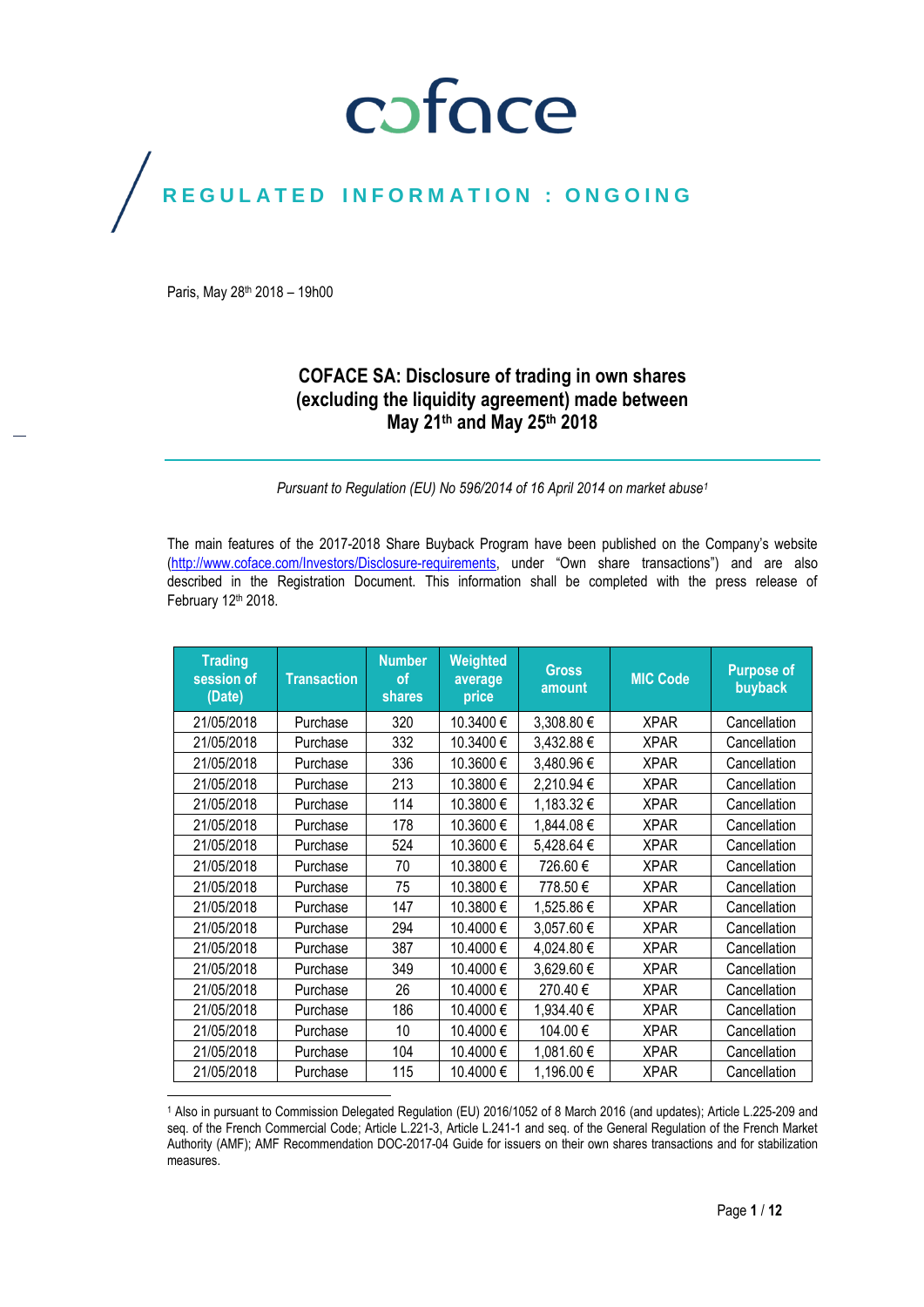| 21/05/2018 | Purchase | 216 | 10.4000 € | 2,246.40 € | <b>XPAR</b> | Cancellation |
|------------|----------|-----|-----------|------------|-------------|--------------|
| 21/05/2018 | Purchase | 224 | 10.4000€  | 2,329.60 € | <b>XPAR</b> | Cancellation |
| 21/05/2018 | Purchase | 687 | 10.3800€  | 7,131.06 € | <b>XPAR</b> | Cancellation |
| 21/05/2018 | Purchase | 3   | 10.3800 € | 31.14 €    | <b>XPAR</b> | Cancellation |
| 21/05/2018 | Purchase | 159 | 10.3800€  | 1,650.42 € | <b>XPAR</b> | Cancellation |
| 21/05/2018 | Purchase | 16  | 10.3800€  | 166.08€    | <b>XPAR</b> | Cancellation |
| 21/05/2018 | Purchase | 33  | 10.3800€  | 342.54€    | <b>XPAR</b> | Cancellation |
| 21/05/2018 | Purchase | 51  | 10.3800 € | 529.38€    | <b>XPAR</b> | Cancellation |
| 21/05/2018 | Purchase | 137 | 10.3800 € | 1,422.06 € | <b>XPAR</b> | Cancellation |
| 21/05/2018 | Purchase | 51  | 10.4000€  | 530.40€    | <b>XPAR</b> | Cancellation |
| 21/05/2018 | Purchase | 250 | 10.4000€  | 2,600.00 € | <b>XPAR</b> | Cancellation |
| 21/05/2018 | Purchase | 9   | 10.4000 € | 93.60€     | <b>XPAR</b> | Cancellation |
| 21/05/2018 | Purchase | 40  | 10.4000 € | 416.00€    | <b>XPAR</b> | Cancellation |
| 21/05/2018 | Purchase | 14  | 10.4000€  | 145.60 €   | <b>XPAR</b> | Cancellation |
| 21/05/2018 | Purchase | 75  | 10.4000€  | 780.00€    | <b>XPAR</b> | Cancellation |
| 21/05/2018 | Purchase | 33  | 10.4000 € | 343.20€    | <b>XPAR</b> | Cancellation |
| 21/05/2018 | Purchase | 24  | 10.4000 € | 249.60€    | <b>XPAR</b> | Cancellation |
| 21/05/2018 | Purchase | 250 | 10.4000 € | 2,600.00 € | <b>XPAR</b> | Cancellation |
| 21/05/2018 | Purchase | 108 | 10.4000€  | 1,123.20 € | <b>XPAR</b> | Cancellation |
| 21/05/2018 | Purchase | 116 | 10.4000€  | 1,206.40 € | <b>XPAR</b> | Cancellation |
| 21/05/2018 | Purchase | 16  | 10.4000€  | 166.40€    | <b>XPAR</b> | Cancellation |
| 21/05/2018 | Purchase | 15  | 10.4000€  | 156.00€    | <b>XPAR</b> | Cancellation |
| 21/05/2018 | Purchase | 51  | 10.4000 € | 530.40€    | <b>XPAR</b> | Cancellation |
| 21/05/2018 | Purchase | 10  | 10.4000€  | 104.00 €   | <b>XPAR</b> | Cancellation |
| 21/05/2018 | Purchase | 70  | 10.4000€  | 728.00€    | <b>XPAR</b> | Cancellation |
| 21/05/2018 | Purchase | 125 | 10.4000€  | 1,300.00 € | <b>XPAR</b> | Cancellation |
| 21/05/2018 | Purchase | 224 | 10.4000 € | 2,329.60 € | <b>XPAR</b> | Cancellation |
| 21/05/2018 | Purchase | 26  | 10.4000 € | 270.40 €   | <b>XPAR</b> | Cancellation |
| 21/05/2018 | Purchase | 120 | 10.4000€  | 1,248.00 € | <b>XPAR</b> | Cancellation |
| 21/05/2018 | Purchase | 250 | 10.4000 € | 2,600.00 € | <b>XPAR</b> | Cancellation |
| 21/05/2018 | Purchase | 88  | 10.4000 € | 915.20€    | <b>XPAR</b> | Cancellation |
| 21/05/2018 | Purchase | 37  | 10.4000 € | 384.80€    | <b>XPAR</b> | Cancellation |
| 21/05/2018 | Purchase | 250 | 10.4000€  | 2,600.00€  | <b>XPAR</b> | Cancellation |
| 21/05/2018 | Purchase | 93  | 10.4000€  | 967.20€    | <b>XPAR</b> | Cancellation |
| 21/05/2018 | Purchase | 32  | 10.4000 € | 332.80 €   | <b>XPAR</b> | Cancellation |
| 21/05/2018 | Purchase | 250 | 10.4000€  | 2,600.00 € | <b>XPAR</b> | Cancellation |
| 21/05/2018 | Purchase | 125 | 10.4000 € | 1,300.00 € | <b>XPAR</b> | Cancellation |
| 21/05/2018 | Purchase | 167 | 10.4000 € | 1,736.80 € | <b>XPAR</b> | Cancellation |
| 21/05/2018 | Purchase | 125 | 10.4000€  | 1,300.00 € | <b>XPAR</b> | Cancellation |
| 21/05/2018 | Purchase | 125 | 10.4000 € | 1,300.00 € | <b>XPAR</b> | Cancellation |
| 21/05/2018 | Purchase | 320 | 10.4000 € | 3,328.00 € | <b>XPAR</b> | Cancellation |
| 21/05/2018 | Purchase | 427 | 10.3800€  | 4,432.26 € | <b>XPAR</b> | Cancellation |
| 21/05/2018 | Purchase | 145 | 10.3800€  | 1,505.10 € | <b>XPAR</b> | Cancellation |
| 21/05/2018 | Purchase | 29  | 10.3800 € | 301.02€    | <b>XPAR</b> | Cancellation |
| 21/05/2018 | Purchase | 11  | 10.3800€  | 114.18€    | <b>XPAR</b> | Cancellation |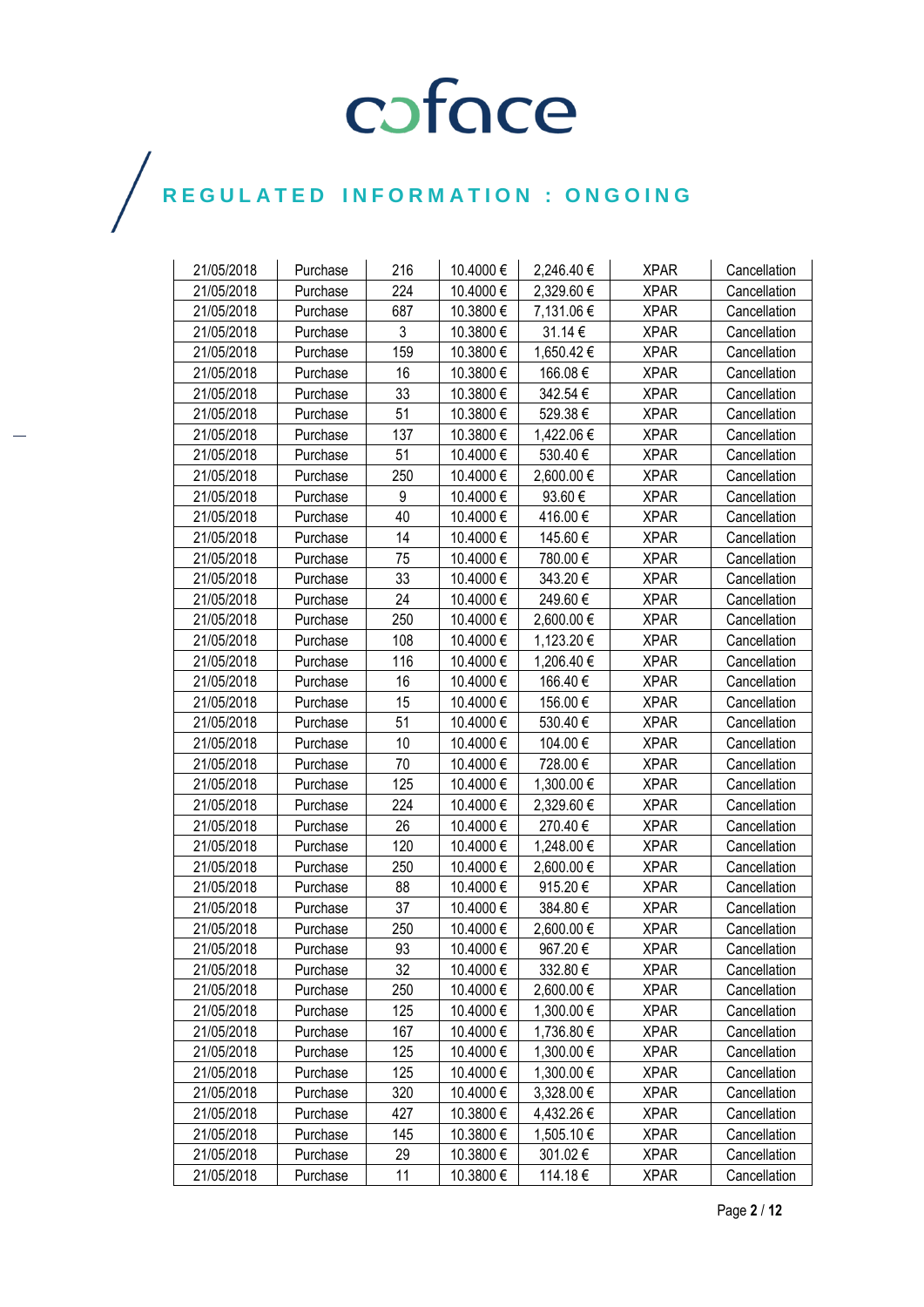| 21/05/2018 | Purchase | 110            | 10.3800€  | 1,141.80 € | <b>XPAR</b> | Cancellation |
|------------|----------|----------------|-----------|------------|-------------|--------------|
| 21/05/2018 | Purchase | 40             | 10.3800€  | 415.20€    | <b>XPAR</b> | Cancellation |
| 21/05/2018 | Purchase | 75             | 10.3800€  | 778.50€    | <b>XPAR</b> | Cancellation |
| 21/05/2018 | Purchase | $\overline{2}$ | 10.3800€  | 20.76€     | <b>XPAR</b> | Cancellation |
| 21/05/2018 | Purchase | 22             | 10.3800€  | 228.36€    | <b>XPAR</b> | Cancellation |
| 21/05/2018 | Purchase | 1              | 10.3800€  | 10.38 €    | <b>XPAR</b> | Cancellation |
| 21/05/2018 | Purchase | $\overline{2}$ | 10.3800€  | 20.76€     | <b>XPAR</b> | Cancellation |
| 21/05/2018 | Purchase | 11             | 10.3800 € | 114.18€    | <b>XPAR</b> | Cancellation |
| 21/05/2018 | Purchase | 72             | 10.3800€  | 747.36€    | <b>XPAR</b> | Cancellation |
| 21/05/2018 | Purchase | 44             | 10.3800€  | 456.72€    | <b>XPAR</b> | Cancellation |
| 21/05/2018 | Purchase | 106            | 10.3800€  | 1,100.28 € | <b>XPAR</b> | Cancellation |
| 21/05/2018 | Purchase | 160            | 10.4000 € | 1,664.00 € | <b>XPAR</b> | Cancellation |
| 21/05/2018 | Purchase | 270            | 10.4000 € | 2,808.00 € | <b>XPAR</b> | Cancellation |
| 21/05/2018 | Purchase | 81             | 10.4000€  | 842.40€    | <b>XPAR</b> | Cancellation |
| 21/05/2018 | Purchase | 101            | 10.4000€  | 1,050.40 € | <b>XPAR</b> | Cancellation |
| 21/05/2018 | Purchase | 151            | 10.4000€  | 1,570.40 € | <b>XPAR</b> | Cancellation |
| 21/05/2018 | Purchase | 227            | 10.3800€  | 2,356.26 € | <b>XPAR</b> | Cancellation |
| 21/05/2018 | Purchase | 429            | 10.4000€  | 4,461.60 € | <b>XPAR</b> | Cancellation |
| 21/05/2018 | Purchase | 305            | 10.4000€  | 3,172.00 € | <b>XPAR</b> | Cancellation |
| 21/05/2018 | Purchase | 71             | 10.4000 € | 738.40€    | <b>XPAR</b> | Cancellation |
| 21/05/2018 | Purchase | 15             | 10.4200€  | 156.30€    | <b>XPAR</b> | Cancellation |
| 21/05/2018 | Purchase | 45             | 10.4200 € | 468.90€    | <b>XPAR</b> | Cancellation |
| 21/05/2018 | Purchase | 14             | 10.4200€  | 145.88€    | <b>XPAR</b> | Cancellation |
| 21/05/2018 | Purchase | 13             | 10.4200€  | 135.46 €   | <b>XPAR</b> | Cancellation |
| 21/05/2018 | Purchase | 162            | 10.4200 € | 1,688.04 € | <b>XPAR</b> | Cancellation |
| 21/05/2018 | Purchase | 56             | 10.4200 € | 583.52€    | <b>XPAR</b> | Cancellation |
| 21/05/2018 | Purchase | $\overline{7}$ | 10.4000€  | 72.80€     | <b>XPAR</b> | Cancellation |
| 21/05/2018 | Purchase | 214            | 10.4000€  | 2,225.60 € | <b>XPAR</b> | Cancellation |
| 21/05/2018 | Purchase | 343            | 10.4200€  | 3,574.06 € | <b>XPAR</b> | Cancellation |
| 21/05/2018 | Purchase | 279            | 10.4000€  | 2,901.60 € | <b>XPAR</b> | Cancellation |
| 21/05/2018 | Purchase | 500            | 10.4200 € | 5,210.00 € | <b>XPAR</b> | Cancellation |
| 21/05/2018 | Purchase | 500            | 10.4200 € | 5,210.00 € | <b>XPAR</b> | Cancellation |
| 21/05/2018 | Purchase | 369            | 10.4200€  | 3,844.98€  | <b>XPAR</b> | Cancellation |
| 21/05/2018 | Purchase | 222            | 10.4200€  | 2,313.24 € | <b>XPAR</b> | Cancellation |
| 21/05/2018 | Purchase | 278            | 10.4200€  | 2,896.76 € | <b>XPAR</b> | Cancellation |
| 21/05/2018 | Purchase | 92             | 10.4200 € | 958.64€    | <b>XPAR</b> | Cancellation |
| 21/05/2018 | Purchase | 74             | 10.4200 € | 771.08€    | <b>XPAR</b> | Cancellation |
| 21/05/2018 | Purchase | 89             | 10.4200 € | 927.38€    | <b>XPAR</b> | Cancellation |
| 21/05/2018 | Purchase | 337            | 10.4200€  | 3,511.54 € | <b>XPAR</b> | Cancellation |
| 21/05/2018 | Purchase | 163            | 10.4200 € | 1,698.46 € | <b>XPAR</b> | Cancellation |
| 21/05/2018 | Purchase | 330            | 10.4200 € | 3,438.60 € | <b>XPAR</b> | Cancellation |
| 21/05/2018 | Purchase | 170            | 10.4200€  | 1,771.40 € | <b>XPAR</b> | Cancellation |
| 21/05/2018 | Purchase | 91             | 10.4200€  | 948.22 €   | <b>XPAR</b> | Cancellation |
| 21/05/2018 | Purchase | 71             | 10.4200€  | 739.82€    | <b>XPAR</b> | Cancellation |
| 21/05/2018 | Purchase | 338            | 10.4200 € | 3,521.96 € | <b>XPAR</b> | Cancellation |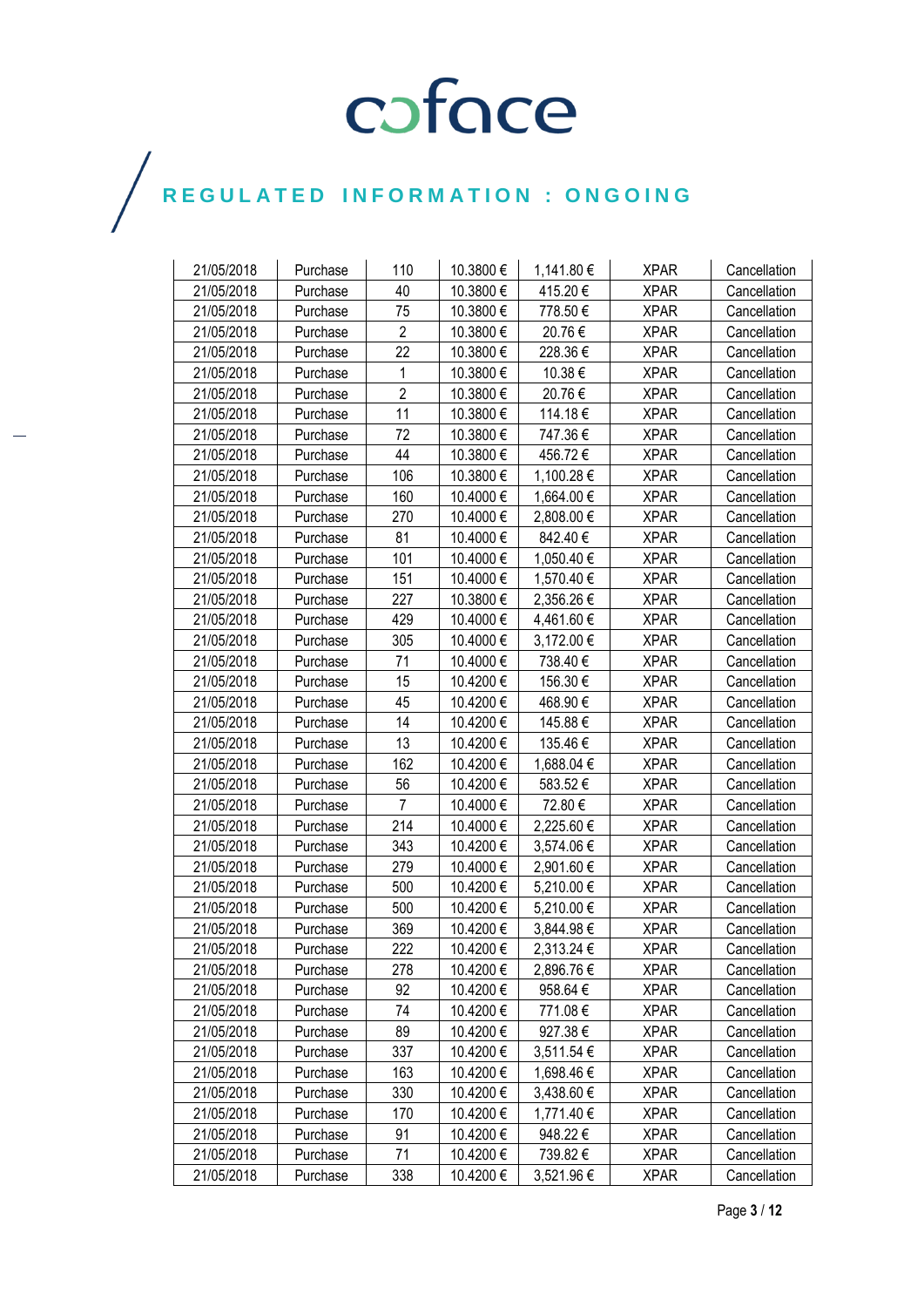| 21/05/2018       | Purchase | 319    | 10.4200€  | 3,323.98€  | <b>XPAR</b> | Cancellation        |
|------------------|----------|--------|-----------|------------|-------------|---------------------|
| 21/05/2018       | Purchase | 302    | 10.4200€  | 3,146.84 € | <b>XPAR</b> | Cancellation        |
| Total 21/05/2018 |          | 17,080 | 10.3975€  | 177,589€   | <b>XPAR</b> | <b>Cancellation</b> |
| 22/05/2018       | Purchase | 664    | 10.4000€  | 6,905.60 € | <b>XPAR</b> | Cancellation        |
| 22/05/2018       | Purchase | 100    | 10.4000€  | 1,040.00 € | <b>XPAR</b> | Cancellation        |
| 22/05/2018       | Purchase | 15     | 10.4000 € | 156.00€    | <b>XPAR</b> | Cancellation        |
| 22/05/2018       | Purchase | 85     | 10.4000€  | 884.00€    | <b>XPAR</b> | Cancellation        |
| 22/05/2018       | Purchase | 401    | 10.3800€  | 4,162.38 € | <b>XPAR</b> | Cancellation        |
| 22/05/2018       | Purchase | 157    | 10.3800 € | 1,629.66 € | <b>XPAR</b> | Cancellation        |
| 22/05/2018       | Purchase | 182    | 10.3800€  | 1,889.16€  | <b>XPAR</b> | Cancellation        |
| 22/05/2018       | Purchase | 250    | 10.3800€  | 2,595.00 € | <b>XPAR</b> | Cancellation        |
| 22/05/2018       | Purchase | 161    | 10.3800€  | 1,671.18€  | <b>XPAR</b> | Cancellation        |
| 22/05/2018       | Purchase | 205    | 10.3800€  | 2,127.90 € | <b>XPAR</b> | Cancellation        |
| 22/05/2018       | Purchase | 155    | 10.3800€  | 1,608.90 € | <b>XPAR</b> | Cancellation        |
| 22/05/2018       | Purchase | 330    | 10.4000€  | 3,432.00 € | <b>XPAR</b> | Cancellation        |
| 22/05/2018       | Purchase | 12     | 10.4000€  | 124.80€    | <b>XPAR</b> | Cancellation        |
| 22/05/2018       | Purchase | 279    | 10.4000 € | 2,901.60 € | <b>XPAR</b> | Cancellation        |
| 22/05/2018       | Purchase | 306    | 10.3800 € | 3,176.28 € | <b>XPAR</b> | Cancellation        |
| 22/05/2018       | Purchase | 112    | 10.3600€  | 1,160.32 € | <b>XPAR</b> | Cancellation        |
| 22/05/2018       | Purchase | 545    | 10.3600€  | 5,646.20 € | <b>XPAR</b> | Cancellation        |
| 22/05/2018       | Purchase | 291    | 10.3800€  | 3,020.58 € | <b>XPAR</b> | Cancellation        |
| 22/05/2018       | Purchase | 112    | 10.3800€  | 1,162.56 € | <b>XPAR</b> | Cancellation        |
| 22/05/2018       | Purchase | 26     | 10.3800 € | 269.88€    | <b>XPAR</b> | Cancellation        |
| 22/05/2018       | Purchase | 198    | 10.3800€  | 2,055.24 € | <b>XPAR</b> | Cancellation        |
| 22/05/2018       | Purchase | 119    | 10.3800€  | 1,235.22 € | <b>XPAR</b> | Cancellation        |
| 22/05/2018       | Purchase | 20     | 10.3800€  | 207.60€    | <b>XPAR</b> | Cancellation        |
| 22/05/2018       | Purchase | 271    | 10.3800€  | 2,812.98€  | <b>XPAR</b> | Cancellation        |
| 22/05/2018       | Purchase | 89     | 10.3800 € | 923.82€    | <b>XPAR</b> | Cancellation        |
| 22/05/2018       | Purchase | 10     | 10.3800€  | 103.80€    | <b>XPAR</b> | Cancellation        |
| 22/05/2018       | Purchase | 192    | 10.3800€  | 1,992.96 € | <b>XPAR</b> | Cancellation        |
| 22/05/2018       | Purchase | 426    | 10.3400€  | 4,404.84 € | <b>XPAR</b> | Cancellation        |
| 22/05/2018       | Purchase | 117    | 10.3600€  | 1,212.12€  | <b>XPAR</b> | Cancellation        |
| 22/05/2018       | Purchase | 15     | 10.3600€  | 155.40€    | <b>XPAR</b> | Cancellation        |
| 22/05/2018       | Purchase | 125    | 10.3800€  | 1,297.50€  | <b>XPAR</b> | Cancellation        |
| 22/05/2018       | Purchase | 216    | 10.3800€  | 2,242.08 € | <b>XPAR</b> | Cancellation        |
| 22/05/2018       | Purchase | 145    | 10.3800 € | 1,505.10 € | <b>XPAR</b> | Cancellation        |
| 22/05/2018       | Purchase | 12     | 10.3800 € | 124.56 €   | <b>XPAR</b> | Cancellation        |
| 22/05/2018       | Purchase | 169    | 10.3800€  | 1,754.22 € | <b>XPAR</b> | Cancellation        |
| 22/05/2018       | Purchase | 81     | 10.3800€  | 840.78€    | <b>XPAR</b> | Cancellation        |
| 22/05/2018       | Purchase | 3      | 10.3800€  | 31.14 €    | <b>XPAR</b> | Cancellation        |
| 22/05/2018       | Purchase | 223    | 10.3800 € | 2,314.74 € | <b>XPAR</b> | Cancellation        |
| 22/05/2018       | Purchase | 81     | 10.3800€  | 840.78€    | <b>XPAR</b> | Cancellation        |
| 22/05/2018       | Purchase | 33     | 10.3800 € | 342.54 €   | <b>XPAR</b> | Cancellation        |
| 22/05/2018       | Purchase | 11     | 10.4000 € | 114.40 €   | <b>XPAR</b> | Cancellation        |
| 22/05/2018       | Purchase | 343    | 10.4000 € | 3,567.20 € | <b>XPAR</b> | Cancellation        |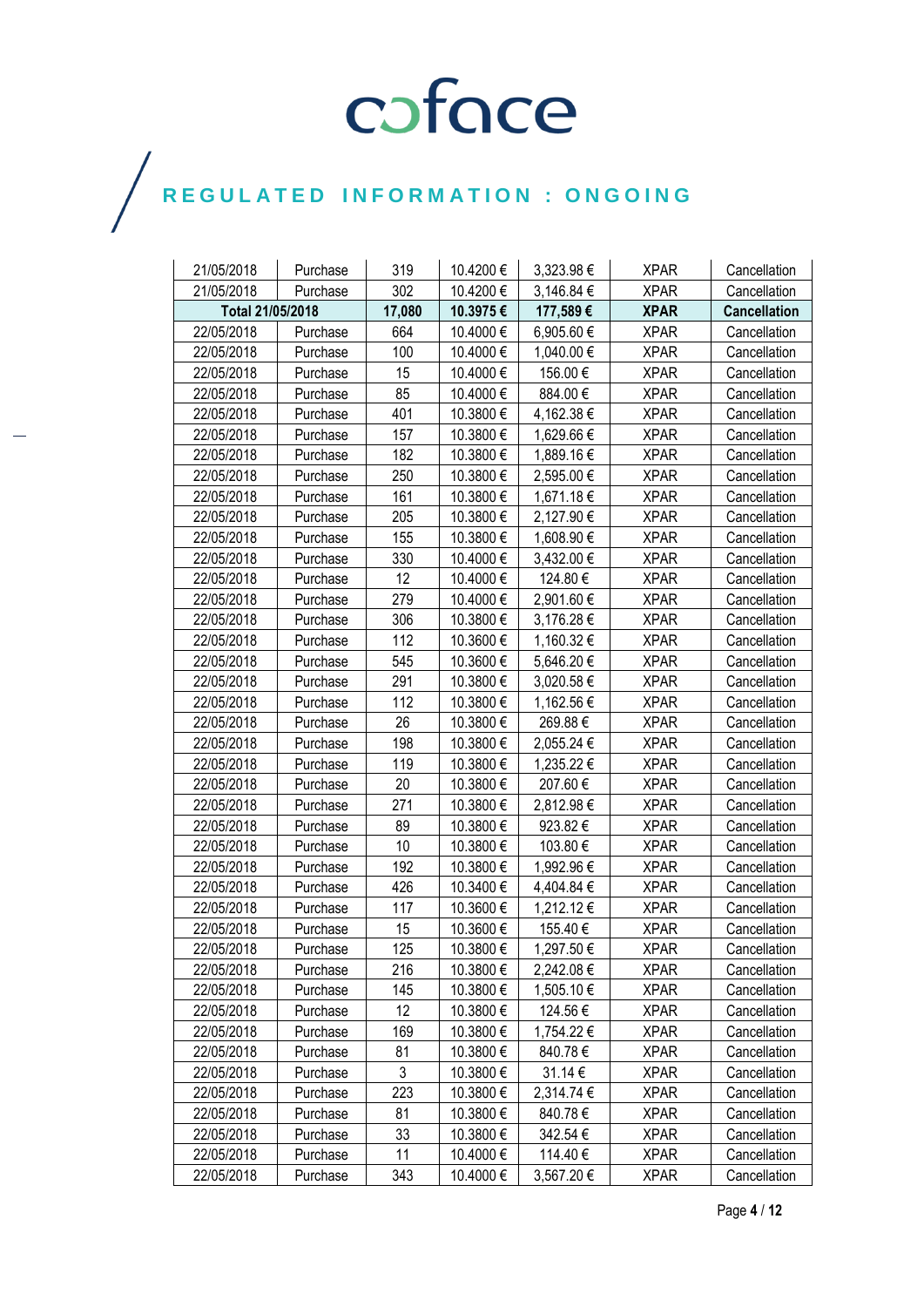| 10.4200€<br>22/05/2018<br>241<br>2,511.22 €<br><b>XPAR</b><br>Purchase<br>Cancellation<br>121<br>22/05/2018<br>10.4200€<br>1,260.82€<br><b>XPAR</b><br>Cancellation<br>Purchase<br>329<br>22/05/2018<br>10.4200 €<br>3,428.18€<br><b>XPAR</b><br>Cancellation<br>Purchase<br>360<br>10.4200€<br>22/05/2018<br>3,751.20 €<br><b>XPAR</b><br>Cancellation<br>Purchase<br>10.4200€<br>22/05/2018<br>38<br>395.96€<br><b>XPAR</b><br>Purchase<br>Cancellation<br>$\overline{2}$<br>22/05/2018<br>10.4200 €<br>20.84 €<br><b>XPAR</b><br>Purchase<br>Cancellation<br>100<br>22/05/2018<br>10.4200€<br>1,042.00 €<br><b>XPAR</b><br>Purchase<br>Cancellation<br>291<br>22/05/2018<br>10.4200€<br>3,032.22 €<br>Purchase<br><b>XPAR</b><br>Cancellation<br>292<br>22/05/2018<br>10.4200€<br>3,042.64 €<br><b>XPAR</b><br>Cancellation<br>Purchase<br>124<br>10.4200€<br>22/05/2018<br>1,292.08€<br><b>XPAR</b><br>Purchase<br>Cancellation<br>22/05/2018<br>126<br>10.4200€<br>1,312.92 €<br><b>XPAR</b><br>Purchase<br>Cancellation<br>22/05/2018<br>11<br>10.4200 €<br>114.62 €<br><b>XPAR</b><br>Cancellation<br>Purchase<br>22/05/2018<br>257<br>10.4200 €<br>2,677.94 €<br><b>XPAR</b><br>Cancellation<br>Purchase<br>22/05/2018<br>243<br>10.4200€<br>2,532.06 €<br><b>XPAR</b><br>Cancellation<br>Purchase<br>136<br>10.4200€<br>1,417.12€<br>22/05/2018<br><b>XPAR</b><br>Purchase<br>Cancellation<br>284<br>10.4200€<br>2,959.28€<br>22/05/2018<br><b>XPAR</b><br>Cancellation<br>Purchase<br>122<br>22/05/2018<br>10.4200€<br>1,271.24 €<br><b>XPAR</b><br>Purchase<br>Cancellation<br>252<br>22/05/2018<br>10.4200€<br>2,625.84 €<br><b>XPAR</b><br>Cancellation<br>Purchase<br>22/05/2018<br>10.4200€<br>10.42€<br>Purchase<br><b>XPAR</b><br>Cancellation<br>1<br>22/05/2018<br>165<br>10.4200€<br>1,719.30 €<br><b>XPAR</b><br>Purchase<br>Cancellation<br>22/05/2018<br>85<br>10.4200€<br>885.70€<br><b>XPAR</b><br>Cancellation<br>Purchase<br>22/05/2018<br>300<br>10.4200€<br>3,126.00 €<br><b>XPAR</b><br>Cancellation<br>Purchase<br>10.4200€<br>22/05/2018<br>431<br>4,491.02€<br><b>XPAR</b><br>Cancellation<br>Purchase<br>22/05/2018<br>269<br>10.4200€<br>2,802.98€<br><b>XPAR</b><br>Cancellation<br>Purchase |
|----------------------------------------------------------------------------------------------------------------------------------------------------------------------------------------------------------------------------------------------------------------------------------------------------------------------------------------------------------------------------------------------------------------------------------------------------------------------------------------------------------------------------------------------------------------------------------------------------------------------------------------------------------------------------------------------------------------------------------------------------------------------------------------------------------------------------------------------------------------------------------------------------------------------------------------------------------------------------------------------------------------------------------------------------------------------------------------------------------------------------------------------------------------------------------------------------------------------------------------------------------------------------------------------------------------------------------------------------------------------------------------------------------------------------------------------------------------------------------------------------------------------------------------------------------------------------------------------------------------------------------------------------------------------------------------------------------------------------------------------------------------------------------------------------------------------------------------------------------------------------------------------------------------------------------------------------------------------------------------------------------------------------------------------------------------------------------------------------------------------------------------------------------------------------------------------------------------------------------|
|                                                                                                                                                                                                                                                                                                                                                                                                                                                                                                                                                                                                                                                                                                                                                                                                                                                                                                                                                                                                                                                                                                                                                                                                                                                                                                                                                                                                                                                                                                                                                                                                                                                                                                                                                                                                                                                                                                                                                                                                                                                                                                                                                                                                                                  |
|                                                                                                                                                                                                                                                                                                                                                                                                                                                                                                                                                                                                                                                                                                                                                                                                                                                                                                                                                                                                                                                                                                                                                                                                                                                                                                                                                                                                                                                                                                                                                                                                                                                                                                                                                                                                                                                                                                                                                                                                                                                                                                                                                                                                                                  |
|                                                                                                                                                                                                                                                                                                                                                                                                                                                                                                                                                                                                                                                                                                                                                                                                                                                                                                                                                                                                                                                                                                                                                                                                                                                                                                                                                                                                                                                                                                                                                                                                                                                                                                                                                                                                                                                                                                                                                                                                                                                                                                                                                                                                                                  |
|                                                                                                                                                                                                                                                                                                                                                                                                                                                                                                                                                                                                                                                                                                                                                                                                                                                                                                                                                                                                                                                                                                                                                                                                                                                                                                                                                                                                                                                                                                                                                                                                                                                                                                                                                                                                                                                                                                                                                                                                                                                                                                                                                                                                                                  |
|                                                                                                                                                                                                                                                                                                                                                                                                                                                                                                                                                                                                                                                                                                                                                                                                                                                                                                                                                                                                                                                                                                                                                                                                                                                                                                                                                                                                                                                                                                                                                                                                                                                                                                                                                                                                                                                                                                                                                                                                                                                                                                                                                                                                                                  |
|                                                                                                                                                                                                                                                                                                                                                                                                                                                                                                                                                                                                                                                                                                                                                                                                                                                                                                                                                                                                                                                                                                                                                                                                                                                                                                                                                                                                                                                                                                                                                                                                                                                                                                                                                                                                                                                                                                                                                                                                                                                                                                                                                                                                                                  |
|                                                                                                                                                                                                                                                                                                                                                                                                                                                                                                                                                                                                                                                                                                                                                                                                                                                                                                                                                                                                                                                                                                                                                                                                                                                                                                                                                                                                                                                                                                                                                                                                                                                                                                                                                                                                                                                                                                                                                                                                                                                                                                                                                                                                                                  |
|                                                                                                                                                                                                                                                                                                                                                                                                                                                                                                                                                                                                                                                                                                                                                                                                                                                                                                                                                                                                                                                                                                                                                                                                                                                                                                                                                                                                                                                                                                                                                                                                                                                                                                                                                                                                                                                                                                                                                                                                                                                                                                                                                                                                                                  |
|                                                                                                                                                                                                                                                                                                                                                                                                                                                                                                                                                                                                                                                                                                                                                                                                                                                                                                                                                                                                                                                                                                                                                                                                                                                                                                                                                                                                                                                                                                                                                                                                                                                                                                                                                                                                                                                                                                                                                                                                                                                                                                                                                                                                                                  |
|                                                                                                                                                                                                                                                                                                                                                                                                                                                                                                                                                                                                                                                                                                                                                                                                                                                                                                                                                                                                                                                                                                                                                                                                                                                                                                                                                                                                                                                                                                                                                                                                                                                                                                                                                                                                                                                                                                                                                                                                                                                                                                                                                                                                                                  |
|                                                                                                                                                                                                                                                                                                                                                                                                                                                                                                                                                                                                                                                                                                                                                                                                                                                                                                                                                                                                                                                                                                                                                                                                                                                                                                                                                                                                                                                                                                                                                                                                                                                                                                                                                                                                                                                                                                                                                                                                                                                                                                                                                                                                                                  |
|                                                                                                                                                                                                                                                                                                                                                                                                                                                                                                                                                                                                                                                                                                                                                                                                                                                                                                                                                                                                                                                                                                                                                                                                                                                                                                                                                                                                                                                                                                                                                                                                                                                                                                                                                                                                                                                                                                                                                                                                                                                                                                                                                                                                                                  |
|                                                                                                                                                                                                                                                                                                                                                                                                                                                                                                                                                                                                                                                                                                                                                                                                                                                                                                                                                                                                                                                                                                                                                                                                                                                                                                                                                                                                                                                                                                                                                                                                                                                                                                                                                                                                                                                                                                                                                                                                                                                                                                                                                                                                                                  |
|                                                                                                                                                                                                                                                                                                                                                                                                                                                                                                                                                                                                                                                                                                                                                                                                                                                                                                                                                                                                                                                                                                                                                                                                                                                                                                                                                                                                                                                                                                                                                                                                                                                                                                                                                                                                                                                                                                                                                                                                                                                                                                                                                                                                                                  |
|                                                                                                                                                                                                                                                                                                                                                                                                                                                                                                                                                                                                                                                                                                                                                                                                                                                                                                                                                                                                                                                                                                                                                                                                                                                                                                                                                                                                                                                                                                                                                                                                                                                                                                                                                                                                                                                                                                                                                                                                                                                                                                                                                                                                                                  |
|                                                                                                                                                                                                                                                                                                                                                                                                                                                                                                                                                                                                                                                                                                                                                                                                                                                                                                                                                                                                                                                                                                                                                                                                                                                                                                                                                                                                                                                                                                                                                                                                                                                                                                                                                                                                                                                                                                                                                                                                                                                                                                                                                                                                                                  |
|                                                                                                                                                                                                                                                                                                                                                                                                                                                                                                                                                                                                                                                                                                                                                                                                                                                                                                                                                                                                                                                                                                                                                                                                                                                                                                                                                                                                                                                                                                                                                                                                                                                                                                                                                                                                                                                                                                                                                                                                                                                                                                                                                                                                                                  |
|                                                                                                                                                                                                                                                                                                                                                                                                                                                                                                                                                                                                                                                                                                                                                                                                                                                                                                                                                                                                                                                                                                                                                                                                                                                                                                                                                                                                                                                                                                                                                                                                                                                                                                                                                                                                                                                                                                                                                                                                                                                                                                                                                                                                                                  |
|                                                                                                                                                                                                                                                                                                                                                                                                                                                                                                                                                                                                                                                                                                                                                                                                                                                                                                                                                                                                                                                                                                                                                                                                                                                                                                                                                                                                                                                                                                                                                                                                                                                                                                                                                                                                                                                                                                                                                                                                                                                                                                                                                                                                                                  |
|                                                                                                                                                                                                                                                                                                                                                                                                                                                                                                                                                                                                                                                                                                                                                                                                                                                                                                                                                                                                                                                                                                                                                                                                                                                                                                                                                                                                                                                                                                                                                                                                                                                                                                                                                                                                                                                                                                                                                                                                                                                                                                                                                                                                                                  |
|                                                                                                                                                                                                                                                                                                                                                                                                                                                                                                                                                                                                                                                                                                                                                                                                                                                                                                                                                                                                                                                                                                                                                                                                                                                                                                                                                                                                                                                                                                                                                                                                                                                                                                                                                                                                                                                                                                                                                                                                                                                                                                                                                                                                                                  |
|                                                                                                                                                                                                                                                                                                                                                                                                                                                                                                                                                                                                                                                                                                                                                                                                                                                                                                                                                                                                                                                                                                                                                                                                                                                                                                                                                                                                                                                                                                                                                                                                                                                                                                                                                                                                                                                                                                                                                                                                                                                                                                                                                                                                                                  |
|                                                                                                                                                                                                                                                                                                                                                                                                                                                                                                                                                                                                                                                                                                                                                                                                                                                                                                                                                                                                                                                                                                                                                                                                                                                                                                                                                                                                                                                                                                                                                                                                                                                                                                                                                                                                                                                                                                                                                                                                                                                                                                                                                                                                                                  |
|                                                                                                                                                                                                                                                                                                                                                                                                                                                                                                                                                                                                                                                                                                                                                                                                                                                                                                                                                                                                                                                                                                                                                                                                                                                                                                                                                                                                                                                                                                                                                                                                                                                                                                                                                                                                                                                                                                                                                                                                                                                                                                                                                                                                                                  |
| 88<br>10.4200€<br>22/05/2018<br>916.96€<br><b>XPAR</b><br>Purchase<br>Cancellation                                                                                                                                                                                                                                                                                                                                                                                                                                                                                                                                                                                                                                                                                                                                                                                                                                                                                                                                                                                                                                                                                                                                                                                                                                                                                                                                                                                                                                                                                                                                                                                                                                                                                                                                                                                                                                                                                                                                                                                                                                                                                                                                               |
| 556<br>22/05/2018<br>10.4200 €<br>5,793.52 €<br><b>XPAR</b><br>Cancellation<br>Purchase                                                                                                                                                                                                                                                                                                                                                                                                                                                                                                                                                                                                                                                                                                                                                                                                                                                                                                                                                                                                                                                                                                                                                                                                                                                                                                                                                                                                                                                                                                                                                                                                                                                                                                                                                                                                                                                                                                                                                                                                                                                                                                                                          |
| 26<br>10.4200€<br>22/05/2018<br>270.92€<br><b>XPAR</b><br>Purchase<br>Cancellation                                                                                                                                                                                                                                                                                                                                                                                                                                                                                                                                                                                                                                                                                                                                                                                                                                                                                                                                                                                                                                                                                                                                                                                                                                                                                                                                                                                                                                                                                                                                                                                                                                                                                                                                                                                                                                                                                                                                                                                                                                                                                                                                               |
| 212<br>22/05/2018<br>10.4000€<br>2,204.80 €<br><b>XPAR</b><br>Cancellation<br>Purchase                                                                                                                                                                                                                                                                                                                                                                                                                                                                                                                                                                                                                                                                                                                                                                                                                                                                                                                                                                                                                                                                                                                                                                                                                                                                                                                                                                                                                                                                                                                                                                                                                                                                                                                                                                                                                                                                                                                                                                                                                                                                                                                                           |
| 327<br>22/05/2018<br>10.4000€<br>3,400.80 €<br><b>XPAR</b><br>Purchase<br>Cancellation                                                                                                                                                                                                                                                                                                                                                                                                                                                                                                                                                                                                                                                                                                                                                                                                                                                                                                                                                                                                                                                                                                                                                                                                                                                                                                                                                                                                                                                                                                                                                                                                                                                                                                                                                                                                                                                                                                                                                                                                                                                                                                                                           |
| 129<br>10.4000€<br>22/05/2018<br>1,341.60 €<br><b>XPAR</b><br>Purchase<br>Cancellation                                                                                                                                                                                                                                                                                                                                                                                                                                                                                                                                                                                                                                                                                                                                                                                                                                                                                                                                                                                                                                                                                                                                                                                                                                                                                                                                                                                                                                                                                                                                                                                                                                                                                                                                                                                                                                                                                                                                                                                                                                                                                                                                           |
| 321<br>22/05/2018<br>10.4000 €<br>3,338.40 €<br><b>XPAR</b><br>Cancellation<br>Purchase                                                                                                                                                                                                                                                                                                                                                                                                                                                                                                                                                                                                                                                                                                                                                                                                                                                                                                                                                                                                                                                                                                                                                                                                                                                                                                                                                                                                                                                                                                                                                                                                                                                                                                                                                                                                                                                                                                                                                                                                                                                                                                                                          |
| 22/05/2018<br>100<br>10.4000€<br>1,040.00 €<br><b>XPAR</b><br>Cancellation<br>Purchase                                                                                                                                                                                                                                                                                                                                                                                                                                                                                                                                                                                                                                                                                                                                                                                                                                                                                                                                                                                                                                                                                                                                                                                                                                                                                                                                                                                                                                                                                                                                                                                                                                                                                                                                                                                                                                                                                                                                                                                                                                                                                                                                           |
| 22/05/2018<br>10.4000€<br>202<br>2,100.80 €<br><b>XPAR</b><br>Cancellation<br>Purchase                                                                                                                                                                                                                                                                                                                                                                                                                                                                                                                                                                                                                                                                                                                                                                                                                                                                                                                                                                                                                                                                                                                                                                                                                                                                                                                                                                                                                                                                                                                                                                                                                                                                                                                                                                                                                                                                                                                                                                                                                                                                                                                                           |
| 22/05/2018<br>82<br>10.4000€<br>852.80€<br><b>XPAR</b><br>Purchase<br>Cancellation                                                                                                                                                                                                                                                                                                                                                                                                                                                                                                                                                                                                                                                                                                                                                                                                                                                                                                                                                                                                                                                                                                                                                                                                                                                                                                                                                                                                                                                                                                                                                                                                                                                                                                                                                                                                                                                                                                                                                                                                                                                                                                                                               |
| 231<br>10.4000€<br>2,402.40 €<br>22/05/2018<br><b>XPAR</b><br>Purchase<br>Cancellation                                                                                                                                                                                                                                                                                                                                                                                                                                                                                                                                                                                                                                                                                                                                                                                                                                                                                                                                                                                                                                                                                                                                                                                                                                                                                                                                                                                                                                                                                                                                                                                                                                                                                                                                                                                                                                                                                                                                                                                                                                                                                                                                           |
| 309<br>10.4000 €<br>3,213.60 €<br><b>XPAR</b><br>22/05/2018<br>Cancellation<br>Purchase                                                                                                                                                                                                                                                                                                                                                                                                                                                                                                                                                                                                                                                                                                                                                                                                                                                                                                                                                                                                                                                                                                                                                                                                                                                                                                                                                                                                                                                                                                                                                                                                                                                                                                                                                                                                                                                                                                                                                                                                                                                                                                                                          |
| 22/05/2018<br>294<br>10.3800 €<br>3,051.72€<br><b>XPAR</b><br>Cancellation<br>Purchase                                                                                                                                                                                                                                                                                                                                                                                                                                                                                                                                                                                                                                                                                                                                                                                                                                                                                                                                                                                                                                                                                                                                                                                                                                                                                                                                                                                                                                                                                                                                                                                                                                                                                                                                                                                                                                                                                                                                                                                                                                                                                                                                           |
| 10.3800€<br>22/05/2018<br>186<br>1,930.68 €<br><b>XPAR</b><br>Cancellation<br>Purchase                                                                                                                                                                                                                                                                                                                                                                                                                                                                                                                                                                                                                                                                                                                                                                                                                                                                                                                                                                                                                                                                                                                                                                                                                                                                                                                                                                                                                                                                                                                                                                                                                                                                                                                                                                                                                                                                                                                                                                                                                                                                                                                                           |
| 22/05/2018<br>102<br>10.3800€<br>1,058.76 €<br>Purchase<br><b>XPAR</b><br>Cancellation                                                                                                                                                                                                                                                                                                                                                                                                                                                                                                                                                                                                                                                                                                                                                                                                                                                                                                                                                                                                                                                                                                                                                                                                                                                                                                                                                                                                                                                                                                                                                                                                                                                                                                                                                                                                                                                                                                                                                                                                                                                                                                                                           |
| 10.3800€<br>22/05/2018<br>80<br>830.40 €<br><b>XPAR</b><br>Cancellation<br>Purchase                                                                                                                                                                                                                                                                                                                                                                                                                                                                                                                                                                                                                                                                                                                                                                                                                                                                                                                                                                                                                                                                                                                                                                                                                                                                                                                                                                                                                                                                                                                                                                                                                                                                                                                                                                                                                                                                                                                                                                                                                                                                                                                                              |
| 304<br>10.3800 €<br><b>XPAR</b><br>22/05/2018<br>3,155.52 €<br>Purchase<br>Cancellation                                                                                                                                                                                                                                                                                                                                                                                                                                                                                                                                                                                                                                                                                                                                                                                                                                                                                                                                                                                                                                                                                                                                                                                                                                                                                                                                                                                                                                                                                                                                                                                                                                                                                                                                                                                                                                                                                                                                                                                                                                                                                                                                          |
| 22/05/2018<br>141<br>10.3800 €<br>1,463.58 €<br><b>XPAR</b><br>Cancellation<br>Purchase                                                                                                                                                                                                                                                                                                                                                                                                                                                                                                                                                                                                                                                                                                                                                                                                                                                                                                                                                                                                                                                                                                                                                                                                                                                                                                                                                                                                                                                                                                                                                                                                                                                                                                                                                                                                                                                                                                                                                                                                                                                                                                                                          |
| 171<br>10.3800€<br>22/05/2018<br>1,774.98 €<br><b>XPAR</b><br>Cancellation<br>Purchase                                                                                                                                                                                                                                                                                                                                                                                                                                                                                                                                                                                                                                                                                                                                                                                                                                                                                                                                                                                                                                                                                                                                                                                                                                                                                                                                                                                                                                                                                                                                                                                                                                                                                                                                                                                                                                                                                                                                                                                                                                                                                                                                           |
| 22/05/2018<br>10.3600€<br>754<br>7,811.44 €<br><b>XPAR</b><br>Cancellation<br>Purchase                                                                                                                                                                                                                                                                                                                                                                                                                                                                                                                                                                                                                                                                                                                                                                                                                                                                                                                                                                                                                                                                                                                                                                                                                                                                                                                                                                                                                                                                                                                                                                                                                                                                                                                                                                                                                                                                                                                                                                                                                                                                                                                                           |
| 22/05/2018<br>10.3400 €<br>Purchase<br>145<br>1,499.30 €<br><b>XPAR</b><br>Cancellation                                                                                                                                                                                                                                                                                                                                                                                                                                                                                                                                                                                                                                                                                                                                                                                                                                                                                                                                                                                                                                                                                                                                                                                                                                                                                                                                                                                                                                                                                                                                                                                                                                                                                                                                                                                                                                                                                                                                                                                                                                                                                                                                          |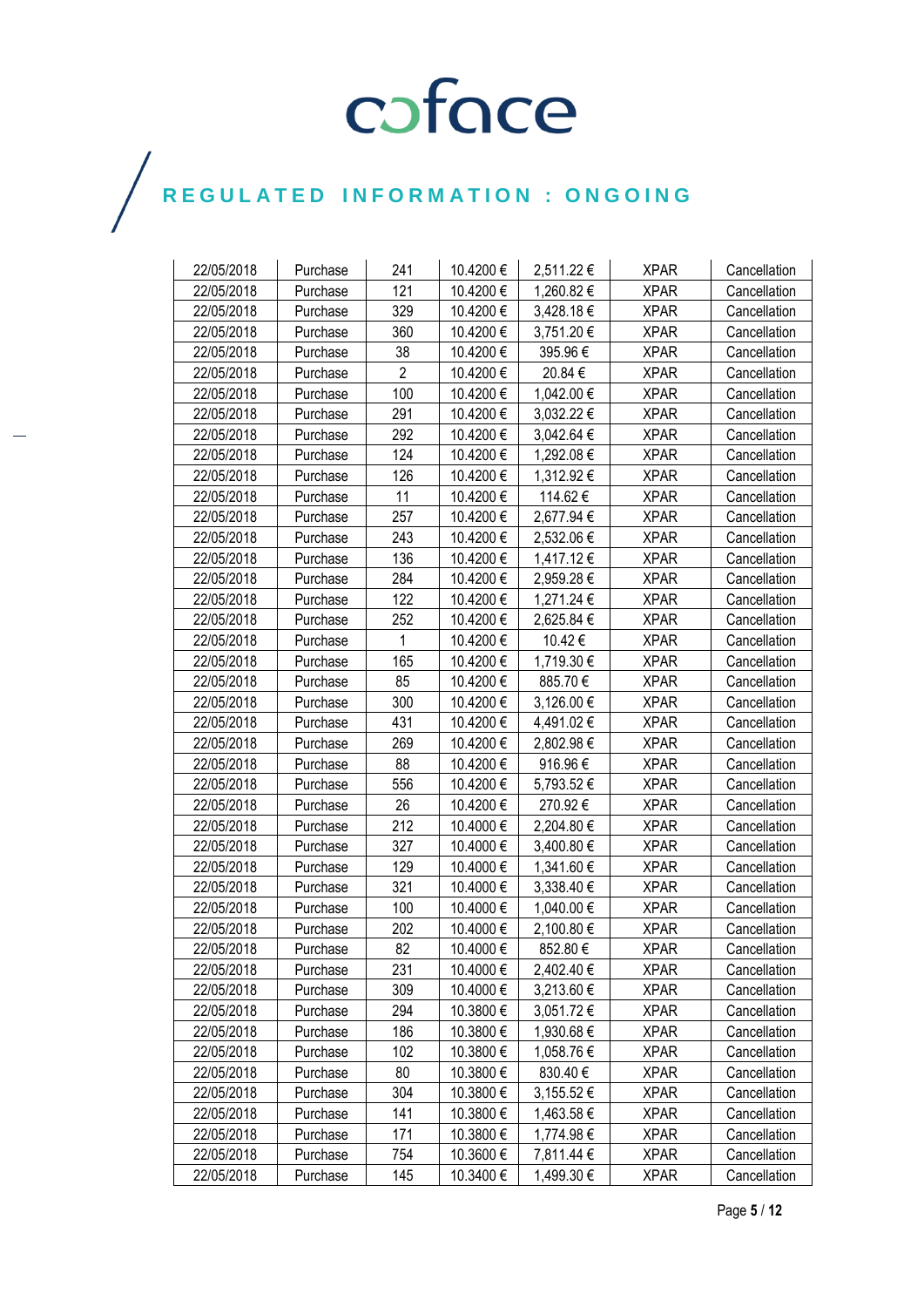| 22/05/2018       | Purchase | 167    | 10.3400 € | 1,726.78€  | <b>XPAR</b> | Cancellation        |
|------------------|----------|--------|-----------|------------|-------------|---------------------|
| 22/05/2018       | Purchase | 286    | 10.3600€  | 2,962.96€  | <b>XPAR</b> | Cancellation        |
| Total 22/05/2018 |          | 17,080 | 10.3928€  | 177,509€   | <b>XPAR</b> | <b>Cancellation</b> |
| 23/05/2018       | Purchase | 675    | 10.3200€  | 6,966.00 € | <b>XPAR</b> | Cancellation        |
| 23/05/2018       | Purchase | 188    | 10.3000€  | 1,936.40 € | <b>XPAR</b> | Cancellation        |
| 23/05/2018       | Purchase | 155    | 10.3000€  | 1,596.50 € | <b>XPAR</b> | Cancellation        |
| 23/05/2018       | Purchase | 360    | 10.1400€  | 3,650.40 € | <b>XPAR</b> | Cancellation        |
| 23/05/2018       | Purchase | 425    | 10.1400€  | 4,309.50 € | <b>XPAR</b> | Cancellation        |
| 23/05/2018       | Purchase | 323    | 10.1600€  | 3,281.68€  | <b>XPAR</b> | Cancellation        |
| 23/05/2018       | Purchase | 292    | 10.1400€  | 2,960.88€  | <b>XPAR</b> | Cancellation        |
| 23/05/2018       | Purchase | 80     | 10.1800€  | 814.40€    | <b>XPAR</b> | Cancellation        |
| 23/05/2018       | Purchase | 292    | 10.1600€  | 2,966.72€  | <b>XPAR</b> | Cancellation        |
| 23/05/2018       | Purchase | 94     | 10.1600€  | 955.04 €   | <b>XPAR</b> | Cancellation        |
| 23/05/2018       | Purchase | 572    | 10.1400€  | 5,800.08€  | <b>XPAR</b> | Cancellation        |
| 23/05/2018       | Purchase | 98     | 10.1400€  | 993.72€    | <b>XPAR</b> | Cancellation        |
| 23/05/2018       | Purchase | 381    | 10.1200€  | 3,855.72€  | <b>XPAR</b> | Cancellation        |
| 23/05/2018       | Purchase | 418    | 10.1000 € | 4,221.80 € | <b>XPAR</b> | Cancellation        |
| 23/05/2018       | Purchase | 607    | 10.0800 € | 6,118.56 € | <b>XPAR</b> | Cancellation        |
| 23/05/2018       | Purchase | 10     | 10.0800€  | 100.80 €   | <b>XPAR</b> | Cancellation        |
| 23/05/2018       | Purchase | 225    | 10.0800€  | 2,268.00€  | <b>XPAR</b> | Cancellation        |
| 23/05/2018       | Purchase | 302    | 10.0800€  | 3,044.16 € | <b>XPAR</b> | Cancellation        |
| 23/05/2018       | Purchase | 293    | 10.1000€  | 2,959.30 € | <b>XPAR</b> | Cancellation        |
| 23/05/2018       | Purchase | 300    | 10.0800€  | 3,024.00 € | <b>XPAR</b> | Cancellation        |
| 23/05/2018       | Purchase | 425    | 10.0800€  | 4,284.00 € | <b>XPAR</b> | Cancellation        |
| 23/05/2018       | Purchase | 294    | 10.1000€  | 2,969.40 € | <b>XPAR</b> | Cancellation        |
| 23/05/2018       | Purchase | 27     | 10.0800€  | 272.16€    | <b>XPAR</b> | Cancellation        |
| 23/05/2018       | Purchase | 301    | 10.0600€  | 3,028.06 € | <b>XPAR</b> | Cancellation        |
| 23/05/2018       | Purchase | 67     | 10.1000€  | 676.70€    | <b>XPAR</b> | Cancellation        |
| 23/05/2018       | Purchase | 125    | 10.1000€  | 1,262.50 € | <b>XPAR</b> | Cancellation        |
| 23/05/2018       | Purchase | 171    | 10.1000 € | 1,727.10 € | <b>XPAR</b> | Cancellation        |
| 23/05/2018       | Purchase | 249    | 10.1000€  | 2,514.90€  | <b>XPAR</b> | Cancellation        |
| 23/05/2018       | Purchase | 168    | 10.1000€  | 1,696.80 € | <b>XPAR</b> | Cancellation        |
| 23/05/2018       | Purchase | 210    | 10.1000€  | 2,121.00 € | <b>XPAR</b> | Cancellation        |
| 23/05/2018       | Purchase | 12     | 10.1000€  | 121.20€    | <b>XPAR</b> | Cancellation        |
| 23/05/2018       | Purchase | 78     | 10.1000 € | 787.80€    | <b>XPAR</b> | Cancellation        |
| 23/05/2018       | Purchase | 47     | 10.1000 € | 474.70€    | <b>XPAR</b> | Cancellation        |
| 23/05/2018       | Purchase | 247    | 10.1000 € | 2,494.70 € | <b>XPAR</b> | Cancellation        |
| 23/05/2018       | Purchase | 314    | 10.0600€  | 3,158.84 € | <b>XPAR</b> | Cancellation        |
| 23/05/2018       | Purchase | 300    | 10.0600€  | 3,018.00 € | <b>XPAR</b> | Cancellation        |
| 23/05/2018       | Purchase | 304    | 10.0800 € | 3,064.32€  | <b>XPAR</b> | Cancellation        |
| 23/05/2018       | Purchase | 491    | 10.0600€  | 4,939.46 € | <b>XPAR</b> | Cancellation        |
| 23/05/2018       | Purchase | 602    | 10.0600€  | 6,056.12 € | <b>XPAR</b> | Cancellation        |
| 23/05/2018       | Purchase | 28     | 10.0600€  | 281.68€    | <b>XPAR</b> | Cancellation        |
| 23/05/2018       | Purchase | 302    | 10.0400€  | 3,032.08€  | <b>XPAR</b> | Cancellation        |
| 23/05/2018       | Purchase | 884    | 10.0600€  | 8,893.04 € | <b>XPAR</b> | Cancellation        |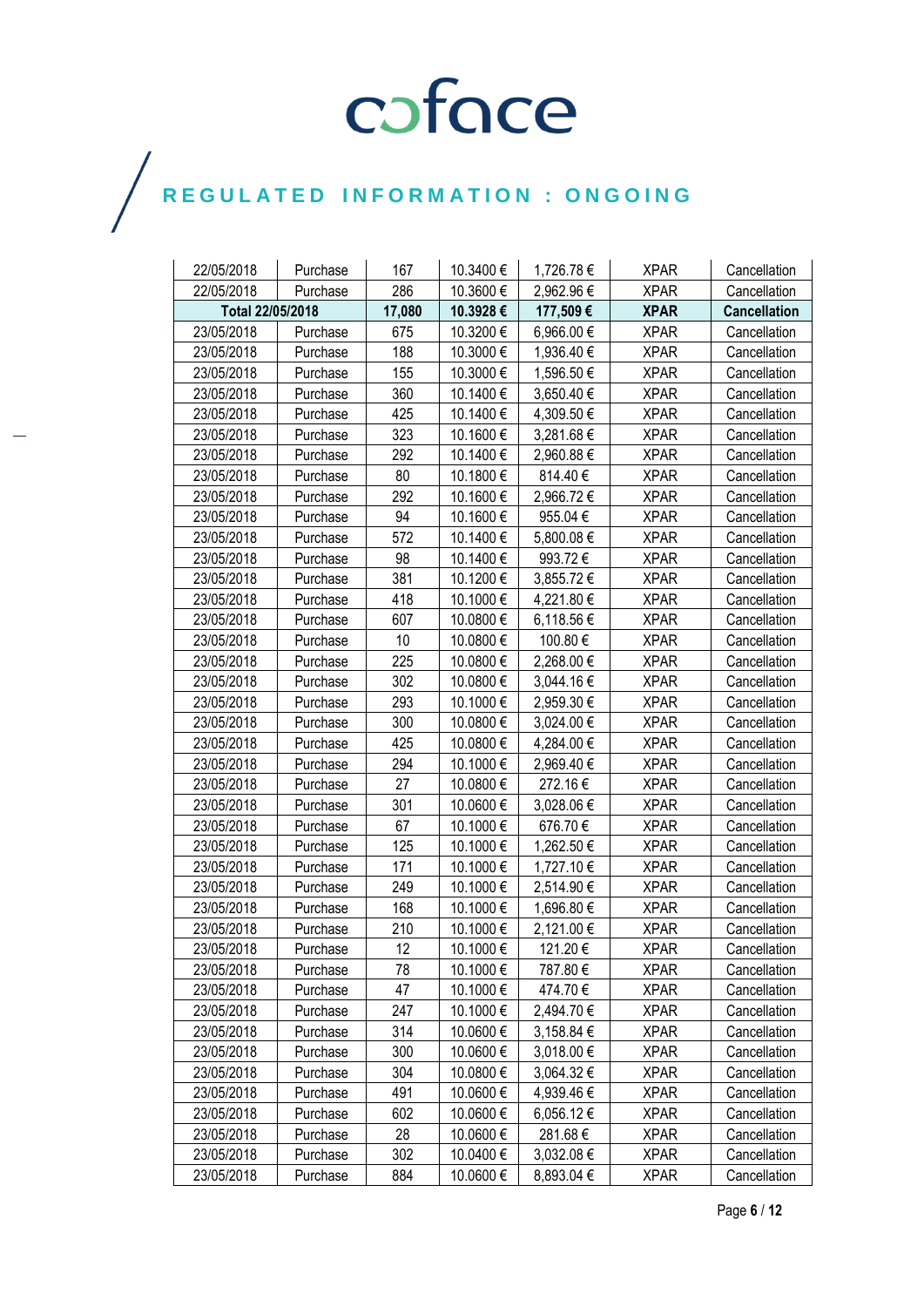| 23/05/2018               | Purchase | 367          | 10.0600€           | 3,692.02€               | <b>XPAR</b>                | Cancellation        |
|--------------------------|----------|--------------|--------------------|-------------------------|----------------------------|---------------------|
| 23/05/2018               | Purchase | 74           | 10.0600€           | 744.44€                 | <b>XPAR</b>                | Cancellation        |
| 23/05/2018               | Purchase | 276          | 10.0600€           | 2,776.56 €              | <b>XPAR</b>                | Cancellation        |
| 23/05/2018               | Purchase | 88           | 10.0600€           | 885.28€                 | <b>XPAR</b>                | Cancellation        |
| 23/05/2018               | Purchase | 356          | 10.0600€           | 3,581.36 €              | <b>XPAR</b>                | Cancellation        |
| 23/05/2018               | Purchase | 132          | 10.0600€           | 1,327.92€               | <b>XPAR</b>                | Cancellation        |
| 23/05/2018               | Purchase | 421          | 10.0600€           | 4,235.26 €              | <b>XPAR</b>                | Cancellation        |
| 23/05/2018               | Purchase | 109          | 10.0600€           | 1,096.54 €              | <b>XPAR</b>                | Cancellation        |
| 23/05/2018               | Purchase | 64           | 10.0600 €          | 643.84 €                | <b>XPAR</b>                | Cancellation        |
| 23/05/2018               | Purchase | 333          | 10.0600€           | 3,349.98 €              | <b>XPAR</b>                | Cancellation        |
| 23/05/2018               | Purchase | 378          | 10.0600€           | 3,802.68 €              | <b>XPAR</b>                | Cancellation        |
| 23/05/2018               | Purchase | 344          | 10.0600€           | 3,460.64 €              | <b>XPAR</b>                | Cancellation        |
| 23/05/2018               | Purchase | 344          | 10.0600€           | 3,460.64 €              | <b>XPAR</b>                | Cancellation        |
| 23/05/2018               | Purchase | 299          | 10.0600€           | 3,007.94 €              | <b>XPAR</b>                | Cancellation        |
| 23/05/2018               | Purchase | 45           | 10.0600€           | 452.70€                 | <b>XPAR</b>                | Cancellation        |
| 23/05/2018               | Purchase | 344          | 10.0600€           | 3,460.64 €              | <b>XPAR</b>                | Cancellation        |
| 23/05/2018               | Purchase | 335          | 10.0600€           | 3,370.10 €              | <b>XPAR</b>                | Cancellation        |
| 23/05/2018               | Purchase | 9            | 10.0600€           | 90.54€                  | <b>XPAR</b>                | Cancellation        |
| 23/05/2018               | Purchase | 140          | 10.0600€           | 1,408.40 €              | <b>XPAR</b>                | Cancellation        |
| 23/05/2018               | Purchase | 344          | 10.0600€           | 3,460.64 €              | <b>XPAR</b>                | Cancellation        |
| 23/05/2018               | Purchase | 17           | 10.0600€           | 171.02€                 | <b>XPAR</b>                | Cancellation        |
| 23/05/2018               | Purchase | $\mathbf{1}$ | 10.0600€           | 10.06€                  | <b>XPAR</b>                | Cancellation        |
| 23/05/2018               | Purchase | 343          | 10.0600€           | 3,450.58 €              | <b>XPAR</b>                | Cancellation        |
|                          |          |              |                    |                         |                            |                     |
| 23/05/2018               | Purchase | 301          | 10.0600€           | 3,028.06 €              | <b>XPAR</b>                | Cancellation        |
| 23/05/2018               | Purchase | 410          | 10.0600€           | 4,124.60 €              | <b>XPAR</b>                | Cancellation        |
| Total 23/05/2018         |          | 17,610       | 10.0960€           | 177,791 €               | <b>XPAR</b>                | <b>Cancellation</b> |
| 24/05/2018               | Purchase | 363          | 9.6400€            | 3,499.32 €              | <b>XPAR</b>                | Cancellation        |
| 24/05/2018               | Purchase | 288          | 9.6500€            | 2,779.20 €              | <b>XPAR</b>                | Cancellation        |
| 24/05/2018               | Purchase | 9            | 9.6500€            | 86.85€                  | <b>XPAR</b>                | Cancellation        |
| 24/05/2018               | Purchase | 31           | 9.6500€            | 299.15€                 | <b>XPAR</b>                | Cancellation        |
| 24/05/2018               | Purchase | 389          | 9.7400€            | 3,788.86 €              | <b>XPAR</b>                | Cancellation        |
| 24/05/2018               | Purchase | 205          | 9.7400€            | 1,996.70 €              | <b>XPAR</b>                | Cancellation        |
| 24/05/2018               | Purchase | 248          | 9.7400€            | 2,415.52€               | <b>XPAR</b>                | Cancellation        |
| 24/05/2018               | Purchase | 8            | 9.7900€            | 78.32€                  | <b>XPAR</b>                | Cancellation        |
| 24/05/2018               | Purchase | 353          | 9.7900€            | 3,455.87 €              | <b>XPAR</b>                | Cancellation        |
| 24/05/2018               | Purchase | 200          | 9.7900€            | 1,958.00 €              | <b>XPAR</b>                | Cancellation        |
| 24/05/2018               | Purchase | 151          | 9.7900€            | 1,478.29 €              | <b>XPAR</b>                | Cancellation        |
| 24/05/2018               | Purchase | 440          | 9.7700€            | 4,298.80 €              | <b>XPAR</b>                | Cancellation        |
| 24/05/2018               | Purchase | 461          | 9.7900€            | 4,513.19€               | <b>XPAR</b>                | Cancellation        |
| 24/05/2018               | Purchase | 39           | 9.7900€            | 381.81 €                | <b>XPAR</b>                | Cancellation        |
| 24/05/2018               | Purchase | 272          | 9.7900€            | 2,662.88 €              | <b>XPAR</b>                | Cancellation        |
| 24/05/2018               | Purchase | 518          | 9.7600€            | 5,055.68€               | <b>XPAR</b>                | Cancellation        |
| 24/05/2018               | Purchase | 656          | 9.7300€            | 6,382.88€               | <b>XPAR</b>                | Cancellation        |
| 24/05/2018<br>24/05/2018 | Purchase | 303<br>169   | 9.7300€<br>9.7600€ | 2,948.19€<br>1,649.44 € | <b>XPAR</b><br><b>XPAR</b> | Cancellation        |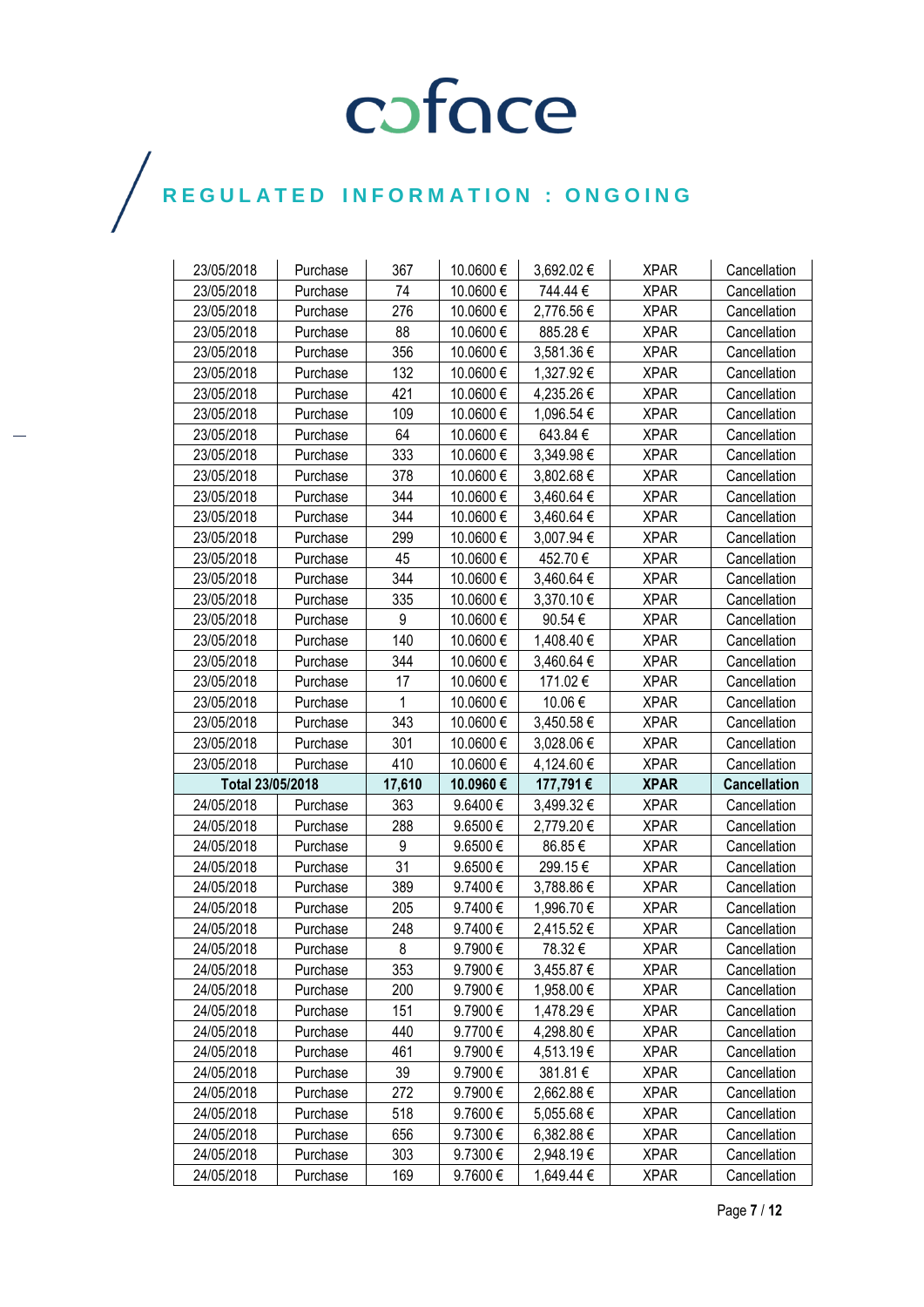| 24/05/2018 | Purchase | 295 | 9.7600€      | 2,879.20€  | <b>XPAR</b> | Cancellation |
|------------|----------|-----|--------------|------------|-------------|--------------|
| 24/05/2018 | Purchase | 310 | 9.7600€      | 3,025.60 € | <b>XPAR</b> | Cancellation |
| 24/05/2018 | Purchase | 27  | 9.7600€      | 263.52€    | <b>XPAR</b> | Cancellation |
| 24/05/2018 | Purchase | 328 | 9.7700€      | 3,204.56 € | <b>XPAR</b> | Cancellation |
| 24/05/2018 | Purchase | 112 | 9.7600€      | 1,093.12 € | <b>XPAR</b> | Cancellation |
| 24/05/2018 | Purchase | 299 | 9.7600€      | 2,918.24 € | <b>XPAR</b> | Cancellation |
| 24/05/2018 | Purchase | 295 | 9.7600€      | 2,879.20 € | <b>XPAR</b> | Cancellation |
| 24/05/2018 | Purchase | 102 | 9.7600€      | 995.52€    | <b>XPAR</b> | Cancellation |
| 24/05/2018 | Purchase | 317 | 9.7600€      | 3,093.92 € | <b>XPAR</b> | Cancellation |
| 24/05/2018 | Purchase | 128 | 9.7600€      | 1,249.28 € | <b>XPAR</b> | Cancellation |
| 24/05/2018 | Purchase | 174 | 9.7600€      | 1,698.24 € | <b>XPAR</b> | Cancellation |
| 24/05/2018 | Purchase | 17  | 9.7600€      | 165.92€    | <b>XPAR</b> | Cancellation |
| 24/05/2018 | Purchase | 568 | 9.7400€      | 5,532.32 € | <b>XPAR</b> | Cancellation |
| 24/05/2018 | Purchase | 30  | 9.7500€      | 292.50€    | <b>XPAR</b> | Cancellation |
| 24/05/2018 | Purchase | 285 | 9.7500€      | 2,778.75€  | <b>XPAR</b> | Cancellation |
| 24/05/2018 | Purchase | 314 | 9.7400€      | 3,058.36 € | <b>XPAR</b> | Cancellation |
| 24/05/2018 | Purchase | 109 | 9.7400€      | 1,061.66 € | <b>XPAR</b> | Cancellation |
| 24/05/2018 | Purchase | 10  | 9.7400€      | 97.40€     | <b>XPAR</b> | Cancellation |
| 24/05/2018 | Purchase | 433 | 9.7300€      | 4,213.09€  | <b>XPAR</b> | Cancellation |
| 24/05/2018 | Purchase | 421 | 9.7200€      | 4,092.12 € | <b>XPAR</b> | Cancellation |
| 24/05/2018 | Purchase | 53  | 9.7100€      | 514.63€    | <b>XPAR</b> | Cancellation |
| 24/05/2018 | Purchase | 230 | 9.7100€      | 2,233.30 € | <b>XPAR</b> | Cancellation |
| 24/05/2018 | Purchase | 604 | 9.7000€      | 5,858.80 € | <b>XPAR</b> | Cancellation |
| 24/05/2018 | Purchase | 165 | 9.7000€      | 1,600.50 € | <b>XPAR</b> | Cancellation |
| 24/05/2018 | Purchase | 823 | 9.6900€      | 7,974.87 € | <b>XPAR</b> | Cancellation |
| 24/05/2018 | Purchase | 645 | 9.6700€      | 6,237.15€  | <b>XPAR</b> | Cancellation |
| 24/05/2018 | Purchase | 274 | 9.6400€      | 2,641.36 € | <b>XPAR</b> | Cancellation |
| 24/05/2018 | Purchase | 183 | 9.6400€      | 1,764.12 € | <b>XPAR</b> | Cancellation |
| 24/05/2018 | Purchase | 44  | 9.6400€      | 424.16€    | <b>XPAR</b> | Cancellation |
| 24/05/2018 | Purchase | 454 | 9.6100€      | 4,362.94 € | <b>XPAR</b> | Cancellation |
| 24/05/2018 | Purchase | 54  | 9.6000€      | 518.40€    | <b>XPAR</b> | Cancellation |
| 24/05/2018 | Purchase | 264 | 9.6000€      | 2,534.40 € | <b>XPAR</b> | Cancellation |
| 24/05/2018 | Purchase | 623 | 9.5800€      | 5,968.34 € | <b>XPAR</b> | Cancellation |
| 24/05/2018 | Purchase | 563 | 9.6000€      | 5,404.80 € | <b>XPAR</b> | Cancellation |
| 24/05/2018 | Purchase | 745 | 9.6000 €     | 7,152.00 € | <b>XPAR</b> | Cancellation |
| 24/05/2018 | Purchase | 222 | $9.6300 \in$ | 2,137.86 € | <b>XPAR</b> | Cancellation |
| 24/05/2018 | Purchase | 145 | 9.6300€      | 1,396.35 € | <b>XPAR</b> | Cancellation |
| 24/05/2018 | Purchase | 193 | 9.6300€      | 1,858.59€  | <b>XPAR</b> | Cancellation |
| 24/05/2018 | Purchase | 186 | 9.6300€      | 1,791.18€  | <b>XPAR</b> | Cancellation |
| 24/05/2018 | Purchase | 331 | 9.6600€      | 3,197.46€  | <b>XPAR</b> | Cancellation |
| 24/05/2018 | Purchase | 32  | 9.6600€      | 309.12€    | <b>XPAR</b> | Cancellation |
| 24/05/2018 | Purchase | 3   | 9.6700€      | 29.01€     | <b>XPAR</b> | Cancellation |
| 24/05/2018 | Purchase | 236 | 9.6700€      | 2,282.12€  | <b>XPAR</b> | Cancellation |
| 24/05/2018 | Purchase | 104 | 9.6700€      | 1,005.68 € | <b>XPAR</b> | Cancellation |
| 24/05/2018 | Purchase | 308 | 9.6700€      | 2,978.36€  | <b>XPAR</b> | Cancellation |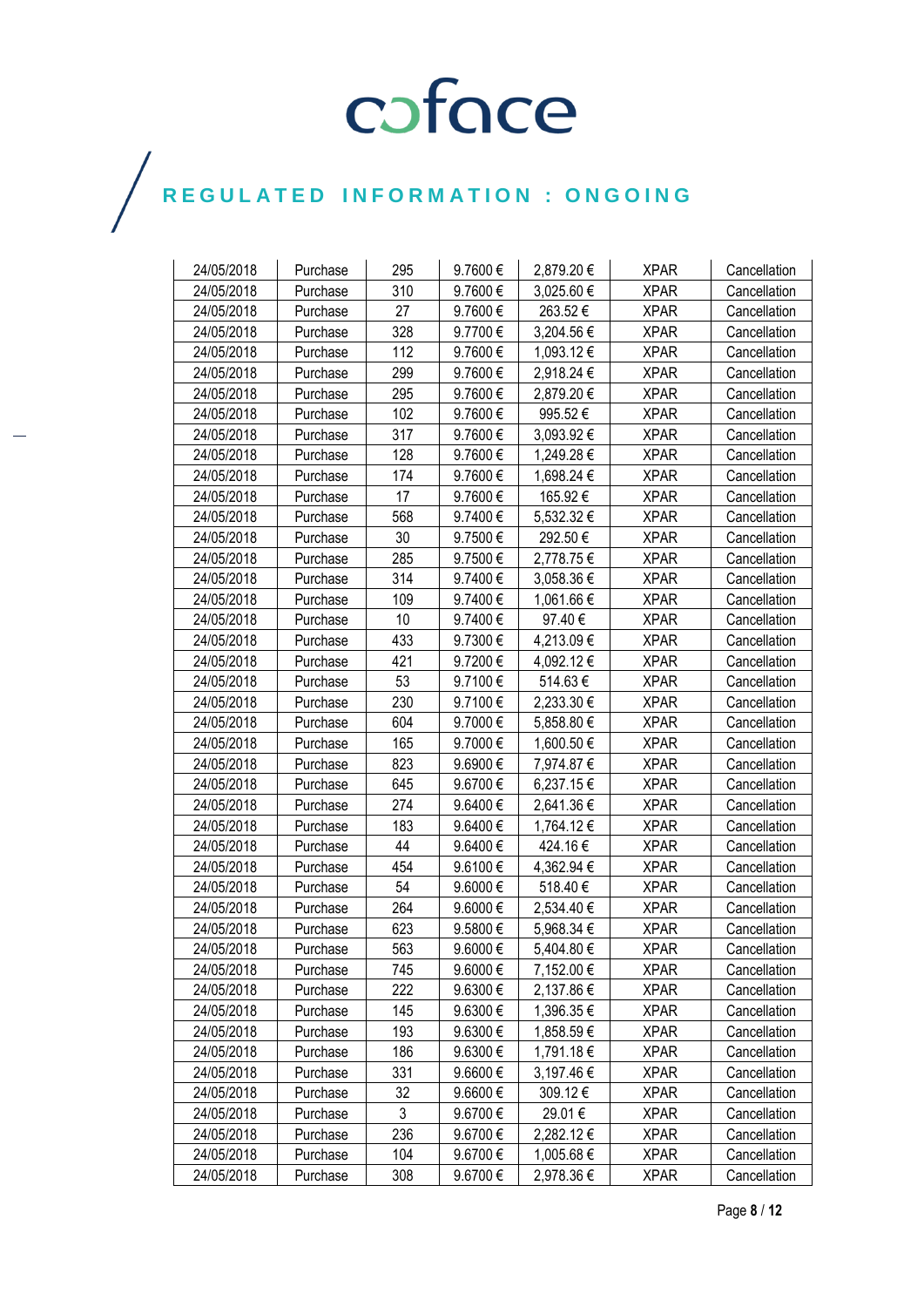| 24/05/2018       | Purchase | 9              | 9.6700€ | 87.03€     | <b>XPAR</b> | Cancellation        |
|------------------|----------|----------------|---------|------------|-------------|---------------------|
| 24/05/2018       | Purchase | 350            | 9.6900€ | 3,391.50€  | <b>XPAR</b> | Cancellation        |
| 24/05/2018       | Purchase | 230            | 9.6900€ | 2,228.70 € | <b>XPAR</b> | Cancellation        |
| 24/05/2018       | Purchase | 350            | 9.6900€ | 3,391.50 € | <b>XPAR</b> | Cancellation        |
| 24/05/2018       | Purchase | 230            | 9.6900€ | 2,228.70€  | <b>XPAR</b> | Cancellation        |
| Total 24/05/2018 |          | 18,330         | 9.7013€ | 177,824 €  | <b>XPAR</b> | <b>Cancellation</b> |
| 25/05/2018       | Purchase | 125            | 9.7300€ | 1,216.25 € | <b>XPAR</b> | Cancellation        |
| 25/05/2018       | Purchase | 21             | 9.7300€ | 204.33€    | <b>XPAR</b> | Cancellation        |
| 25/05/2018       | Purchase | $\overline{2}$ | 9.8300€ | 19.66€     | <b>XPAR</b> | Cancellation        |
| 25/05/2018       | Purchase | 280            | 9.8300€ | 2,752.40 € | <b>XPAR</b> | Cancellation        |
| 25/05/2018       | Purchase | 342            | 9.8300€ | 3,361.86 € | <b>XPAR</b> | Cancellation        |
| 25/05/2018       | Purchase | 292            | 9.8200€ | 2,867.44 € | <b>XPAR</b> | Cancellation        |
| 25/05/2018       | Purchase | 160            | 9.8200€ | 1,571.20 € | <b>XPAR</b> | Cancellation        |
| 25/05/2018       | Purchase | 395            | 9.7800€ | 3,863.10 € | <b>XPAR</b> | Cancellation        |
| 25/05/2018       | Purchase | 25             | 9.7700€ | 244.25€    | <b>XPAR</b> | Cancellation        |
| 25/05/2018       | Purchase | 297            | 9.8100€ | 2,913.57 € | <b>XPAR</b> | Cancellation        |
| 25/05/2018       | Purchase | 485            | 9.8100€ | 4,757.85€  | <b>XPAR</b> | Cancellation        |
| 25/05/2018       | Purchase | 317            | 9.7800€ | 3,100.26 € | <b>XPAR</b> | Cancellation        |
| 25/05/2018       | Purchase | 421            | 9.7600€ | 4,108.96 € | <b>XPAR</b> | Cancellation        |
| 25/05/2018       | Purchase | 390            | 9.7700€ | 3,810.30 € | <b>XPAR</b> | Cancellation        |
| 25/05/2018       | Purchase | 361            | 9.7700€ | 3,526.97 € | <b>XPAR</b> | Cancellation        |
| 25/05/2018       | Purchase | 311            | 9.7800€ | 3,041.58 € | <b>XPAR</b> | Cancellation        |
| 25/05/2018       | Purchase | 109            | 9.7900€ | 1,067.11 € | <b>XPAR</b> | Cancellation        |
| 25/05/2018       | Purchase | 205            | 9.7900€ | 2,006.95€  | <b>XPAR</b> | Cancellation        |
| 25/05/2018       | Purchase | 395            | 9.8200€ | 3,878.90 € | <b>XPAR</b> | Cancellation        |
| 25/05/2018       | Purchase | 722            | 9.8300€ | 7,097.26 € | <b>XPAR</b> | Cancellation        |
| 25/05/2018       | Purchase | 313            | 9.8200€ | 3,073.66 € | <b>XPAR</b> | Cancellation        |
| 25/05/2018       | Purchase | 246            | 9.8200€ | 2,415.72 € | <b>XPAR</b> | Cancellation        |
| 25/05/2018       | Purchase | 68             | 9.8200€ | 667.76€    | <b>XPAR</b> | Cancellation        |
| 25/05/2018       | Purchase | 125            | 9.8100€ | 1,226.25 € | <b>XPAR</b> | Cancellation        |
| 25/05/2018       | Purchase | 266            | 9.8100€ | 2,609.46 € | <b>XPAR</b> | Cancellation        |
| 25/05/2018       | Purchase | 55             | 9.7900€ | 538.45€    | <b>XPAR</b> | Cancellation        |
| 25/05/2018       | Purchase | 309            | 9.7900€ | 3,025.11 € | <b>XPAR</b> | Cancellation        |
| 25/05/2018       | Purchase | 464            | 9.7700€ | 4,533.28 € | <b>XPAR</b> | Cancellation        |
| 25/05/2018       | Purchase | 449            | 9.7800€ | 4,391.22 € | <b>XPAR</b> | Cancellation        |
| 25/05/2018       | Purchase | 407            | 9.7200€ | 3,956.04 € | <b>XPAR</b> | Cancellation        |
| 25/05/2018       | Purchase | 407            | 9.7300€ | 3,960.11 € | <b>XPAR</b> | Cancellation        |
| 25/05/2018       | Purchase | 31             | 9.7200€ | 301.32€    | <b>XPAR</b> | Cancellation        |
| 25/05/2018       | Purchase | 49             | 9.7200€ | 476.28€    | <b>XPAR</b> | Cancellation        |
| 25/05/2018       | Purchase | 392            | 9.7300€ | 3,814.16€  | <b>XPAR</b> | Cancellation        |
| 25/05/2018       | Purchase | 182            | 9.7200€ | 1,769.04 € | <b>XPAR</b> | Cancellation        |
| 25/05/2018       | Purchase | 200            | 9.7200€ | 1,944.00 € | <b>XPAR</b> | Cancellation        |
| 25/05/2018       | Purchase | 373            | 9.7300€ | 3,629.29 € | <b>XPAR</b> | Cancellation        |
| 25/05/2018       | Purchase | 1              | 9.7300€ | $9.73 \in$ | <b>XPAR</b> | Cancellation        |
| 25/05/2018       | Purchase | 266            | 9.7300€ | 2,588.18€  | <b>XPAR</b> | Cancellation        |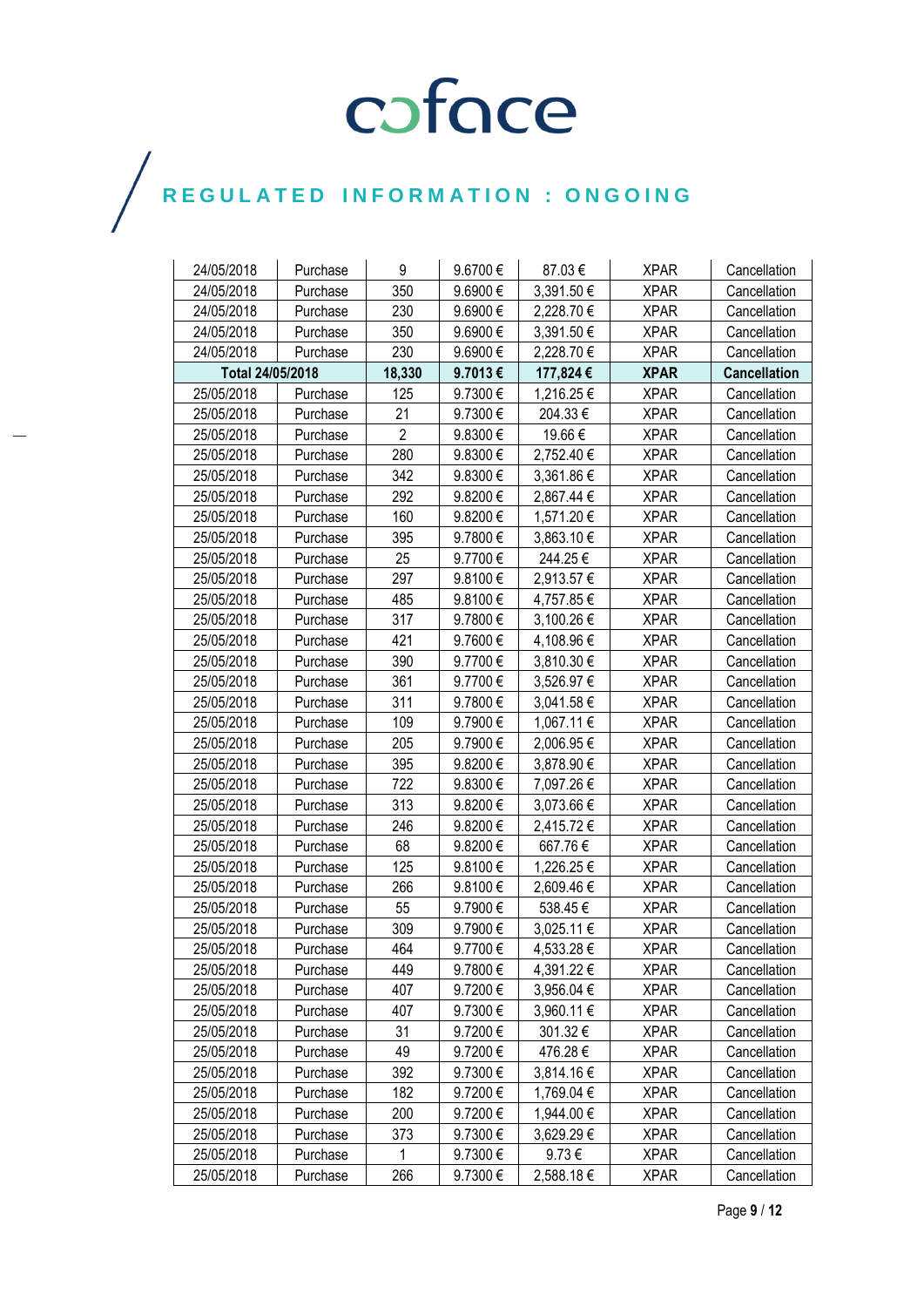| 25/05/2018                              | Purchase | 167    | 9.7300€           | 1,624.91 € | <b>XPAR</b> | Cancellation        |
|-----------------------------------------|----------|--------|-------------------|------------|-------------|---------------------|
| 25/05/2018                              | Purchase | 29     | 9.7300€           | 282.17€    | <b>XPAR</b> | Cancellation        |
| 25/05/2018                              | Purchase | 250    | 9.7300 $\epsilon$ | 2,432.50 € | <b>XPAR</b> | Cancellation        |
| 25/05/2018                              | Purchase | 339    | 9.7300€           | 3,298.47 € | <b>XPAR</b> | Cancellation        |
| 25/05/2018                              | Purchase | 412    | 9.7100€           | 4,000.52€  | <b>XPAR</b> | Cancellation        |
| 25/05/2018                              | Purchase | 397    | 9.7000€           | 3,850.90€  | <b>XPAR</b> | Cancellation        |
| 25/05/2018                              | Purchase | 428    | 9.7000€           | 4,151.60 € | <b>XPAR</b> | Cancellation        |
| 25/05/2018                              | Purchase | 680    | 9.6700€           | 6,575.60 € | <b>XPAR</b> | Cancellation        |
| 25/05/2018                              | Purchase | 434    | 9.6900€           | 4,205.46 € | <b>XPAR</b> | Cancellation        |
| 25/05/2018                              | Purchase | 139    | 9.6900€           | 1,346.91 € | <b>XPAR</b> | Cancellation        |
| 25/05/2018                              | Purchase | 61     | 9.6900€           | 591.09€    | <b>XPAR</b> | Cancellation        |
| 25/05/2018                              | Purchase | 321    | 9.6800€           | 3,107.28 € | <b>XPAR</b> | Cancellation        |
| 25/05/2018                              | Purchase | 46     | 9.6800€           | 445.28€    | <b>XPAR</b> | Cancellation        |
| 25/05/2018                              | Purchase | 791    | 9.7100€           | 7,680.61 € | <b>XPAR</b> | Cancellation        |
| 25/05/2018                              | Purchase | 347    | 9.6900€           | 3,362.43 € | <b>XPAR</b> | Cancellation        |
| 25/05/2018                              | Purchase | 50     | 9.6900€           | 484.50€    | <b>XPAR</b> | Cancellation        |
| 25/05/2018                              | Purchase | 311    | $9.6600 \in$      | 3,004.26 € | <b>XPAR</b> | Cancellation        |
| 25/05/2018                              | Purchase | 459    | 9.6600€           | 4,433.94 € | <b>XPAR</b> | Cancellation        |
| 25/05/2018                              | Purchase | 314    | 9.6700€           | 3,036.38 € | <b>XPAR</b> | Cancellation        |
| 25/05/2018                              | Purchase | 463    | 9.6600€           | 4,472.58€  | <b>XPAR</b> | Cancellation        |
| 25/05/2018                              | Purchase | 136    | 9.6600€           | 1,313.76 € | <b>XPAR</b> | Cancellation        |
| 25/05/2018                              | Purchase | 86     | 9.7000€           | 834.20€    | <b>XPAR</b> | Cancellation        |
| 25/05/2018                              | Purchase | 83     | 9.7100€           | 805.93€    | <b>XPAR</b> | Cancellation        |
| 25/05/2018                              | Purchase | 251    | 9.7100€           | 2,437.21 € | <b>XPAR</b> | Cancellation        |
| 25/05/2018                              | Purchase | 27     | 9.7100€           | 262.17€    | <b>XPAR</b> | Cancellation        |
| 25/05/2018                              | Purchase | 951    | 9.7100€           | 9,234.21€  | <b>XPAR</b> | Cancellation        |
| Total 25/05/2018                        |          | 18,230 | 9.7430€           | 177,614€   | <b>XPAR</b> | <b>Cancellation</b> |
| <b>TOTAL 21/05/2018 -</b><br>25/05/2018 |          | 88,330 | 10.0569€          | 888,327€   | <b>XPAR</b> | <b>Cancellation</b> |